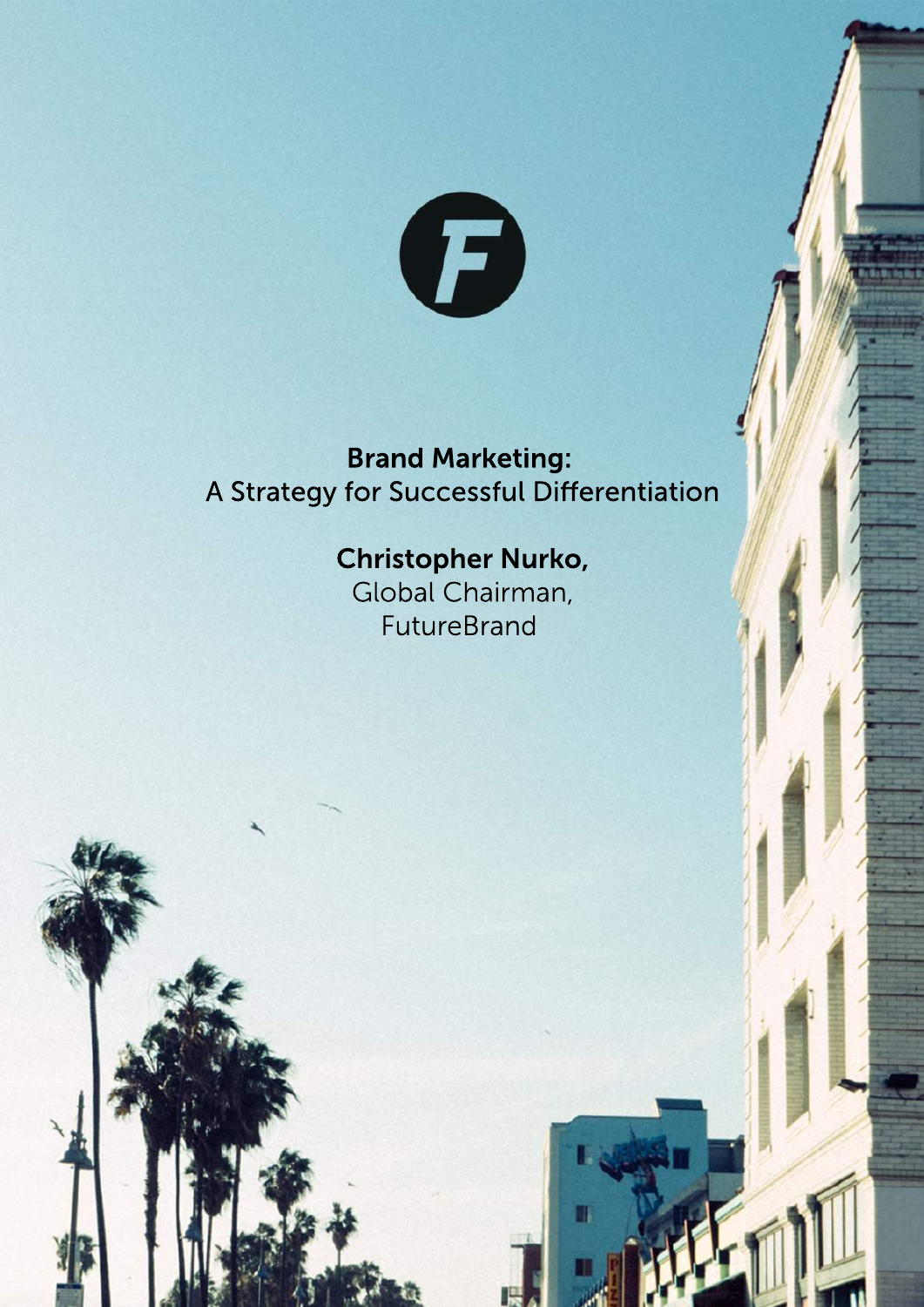# To succeed in destination brand marketing – Ditch the cliché!

Christopher Nurko, Global Chairman, FutureBrand September 2016

Marketing the 'why' of a destination is more important than marketing the 'what' of a destination, and branding needs to be more than just a cliché or stereotype. In this clip, you can see why all of the 'bad practices' of destination marketing are no longer effective or acceptable for success. In a marketing savvy and internet connected world – authenticity, creativity and focus are the requirements for marketing that is memorable and persuasive.

### [Watch 'HERE' video](https://vimeo.com/167094488)

## Kitchen Sink

This clip illustrates the 'kitchen sink' approach to a marketing strategy. All the features with no benefits or advantages. No clear positioning or storyline. A lazy reliance upon stock shot images and hyperbole soundbites results in a disconnected narrative that yields no convincing argument or evidence of 'why' to choose 'Here'. The 60 second format means it is like drinking from a fire hose of information with an afterthought of social media channel promotion as an appendix just to make sure that no second goes wasted in communications. As a parody of every traditional marketing destination Ad, 'Marketing Here' exposes the fundamental misunderstanding of what good marketing and good branding needs to do in order to create recall and appeal.

A cliché is an overused phrase, opinion or image that demonstrates a lack of original thought or perspective. All too often, cliché images and copy in advertising or marketing are used as substitutes and 'short cuts' for doing the hard work of thinking and creating a differentiating or distinctive strategy or campaign. The travel industry has been particularly slow to recognise that the real value in spending money on strategy in brand communications is this forms a blueprint for more effective marketing briefs that leads to more effective and consistent communications. Truly effective brand strategists understand the connection points between how a destination is perceived via content and associations and how the experience can be delivered via consistent and compelling brand images, narratives and storylines.

Strong marketing connects a destination's story with unique and creative perspectives through images, copy and experiences across all communication touch-points and channels. In doing so, the brand message becomes more effective for audience recall, stimulus and ultimately persuasion. The goal for marketing is to resonate and be remembered for associations that amplify and direct preferences to enable choice. Too many times, marketing professionals and agencies believe their own hyperbole or ignore the

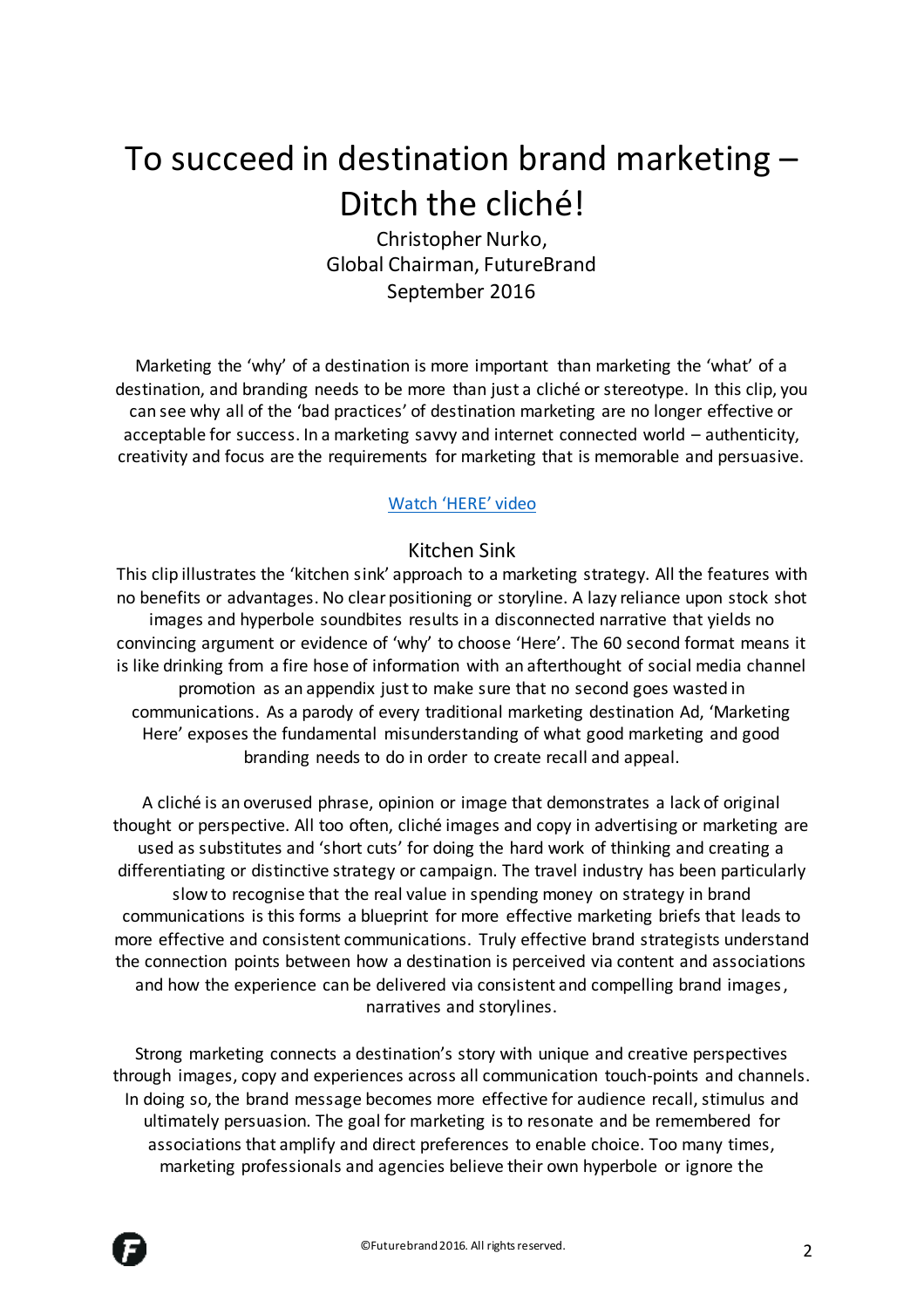requirement for being unique and authentic in all aspects of communications. They fail to put their own unique angle onto copy or imagery that reinforces the destination's positioning or competitive advantage. The use of stereotype and stock-shot imagery creates or perpetuates cliché marketing that only serves as wallpaper to create backdrops that the potential visitor and consumer either fails to notice or believes to merely be hyperbole. In some cases, this lazy approach to marketing prompts ridicule and reinforces all of the reasons why someone should not visit or consider the destination. One particularly egregious error is to use imagery that is not authentic to or from the destination being marketed. The authenticity of marketing claims or promotion can often rise or fall on the basis of imagery and copy that appears to either be stock-shot imagery, photo-shopped imagery or over-claims and meaningless sound-bites. The challenge for all brand marketing is to aim for differentiation, distinction and desire. Marketing content should also be meaningful, motivating and memorable. At all times, it must be authentic.

#### Brand strategy & customer experience

An effective brand strategy should be soundly based on data driven insights, analysis and evaluation of a destination's 'product' truths, strengths, weaknesses and opportunities. A strong element of creative thinking and communications execution must bring these to life. The customer experience and expectation for a destination is always based upon how well a destination brands itself and connects imagery, description and testimonial through content and promotions. The website and social media channels are the most important means of leveraging awareness and associations for destinations and the brand strategy for countries, cities, regions, states and locations must balance both promoted content and user generated content in offering credible and compelling support for why someone looking for a vacation destination should become a visitor. The ability to convert consideration to

purchase is the critical role of brand marketing and imagery, both static and dynamic images along with copy content are the primary means of influencing decisions. When a potential visitor is looking for a destination for vacation or holiday they are 'hiring' the brand of a destination to do a job for them. It is the role of the marketing team for a destination that must understand the target audiences and their drivers of purchase so as to then connect the relevant content through the appropriate channel to the potential visitor. In doing so, and assisted by compelling, creative and distinctive content the potential visitor determines if the destination fulfils the rational requirements and the emotional expectations of what they want from their next travel destination. It is worth noting, that this is where emotions and storytelling are most valuable.

All too often, marketing content does not have a 'storyline' or 'narrative' for the destination and a laundry list of features become the substitute for good communications. Marketing content should be aligned with the creative and compelling truths of a destination but it must also work hard to engage the emotions and imagination of the potential visitor without resorting to clichés. The visitor needs to imagine and project themselves 'in' the destination at the point they are considering or choosing their vacation. They need to be able to identify what activities, experiences and sights they will see and potentially use for their 'Instagram' moment to fulfil their emotional projection of 'why' they should visit. The role of filmed content, imagery, good storytelling and authentic testimonials is to provide the context, stimulus and evidence that influences choice.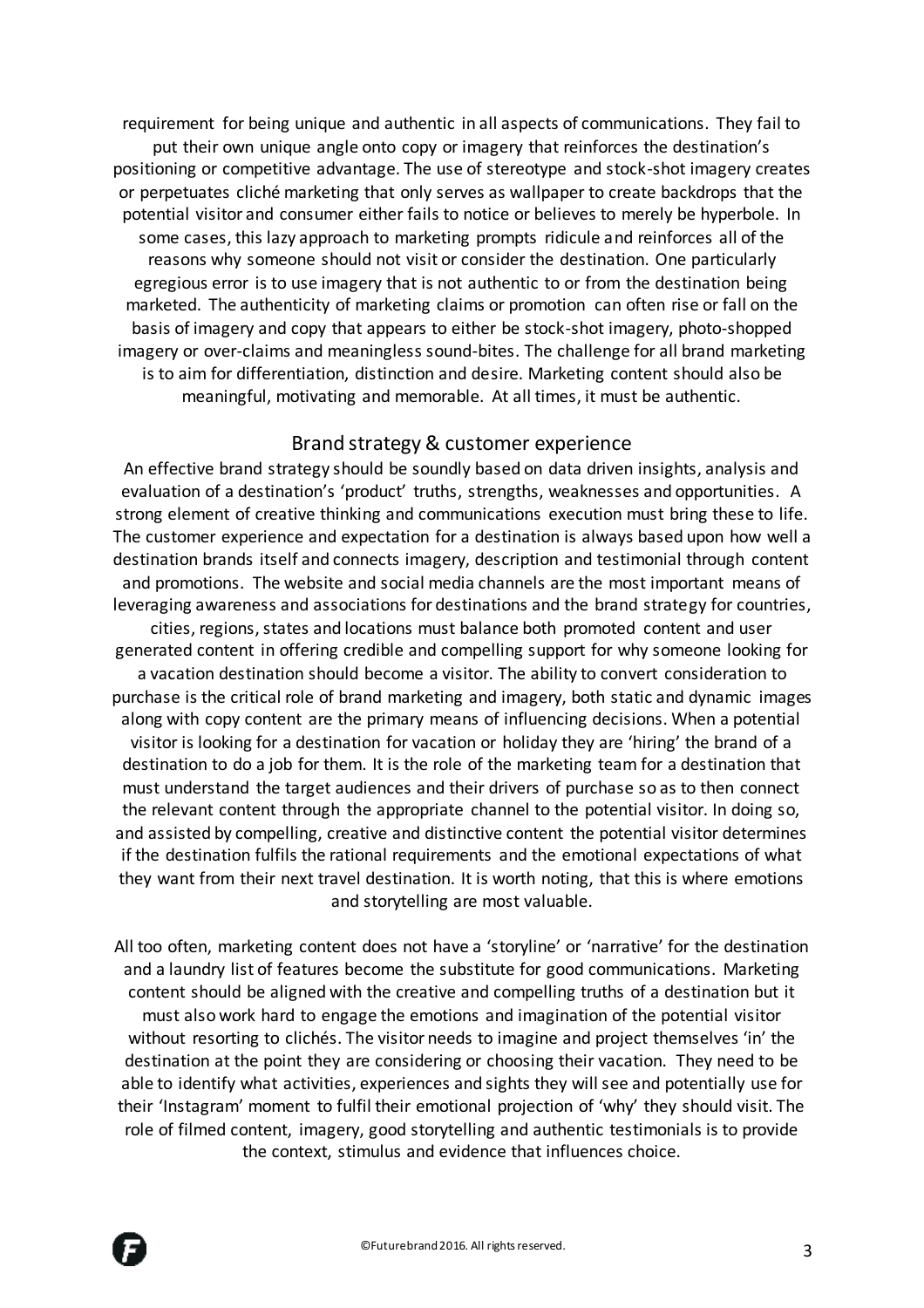And, one last point is worthy of consideration for marketing professionals in the travel and tourism industry. Increasingly, the role of marketing is not merely to broadcast and spotlight the existing attributes or features of a location but it is also to help create new products, services and experiences for a destination. Marketing teams must think like new product development experts and work with business and commercial partners to develop new offers and perspectives that bring a destination's brand promise to life. This approach not only means the brand story is authentic but it provides tangible expression and evidence of the unique advantages and benefits of the destination.

#### Overall

Overall, the travel and tourism sector is a sector with one of the highest levels of engagement and interest for consumers as visitors. The unique attributes and associations for every destination requires marketing to be more than just stereotype and cliché ads or messages.

The power of destination branding to achieve results from investment is well documented. In the case of Britain is Great, FutureBrand worked with the National Audit office to determine the effectiveness of promotion. The conclusion of overall effectiveness was the for a marketing investment of £113.5 million pounds the net return was £1.2 billion in value. In the recently published U.S. Travel Association report on promotional brand effectiveness, several case studies highlight the wider economic benefits of Travel and Tourism marketing and vital need for branding to be at the heart of any strategy. The State of New Mexico identified that for every \$1 invested in a recent Ad campaign \$30 in visitor spending was directly attributed to the promotion and an extra \$3 in tax revenues was generated. The impact of Travel and Tourism cannot be underestimated as a category which accounts for 11% of total U.S. goods and services exports. One in nine private sector jobs are in the sector and travel is a top 10 employer in 49 of the 50 U.S. States.

Links [https://www.nao.org.uk/report/exploiting-the-uk-brand-overseas/\)](https://www.nao.org.uk/report/exploiting-the-uk-brand-overseas/)) )

[http://esto.ustravel.org](http://esto.ustravel.org/)